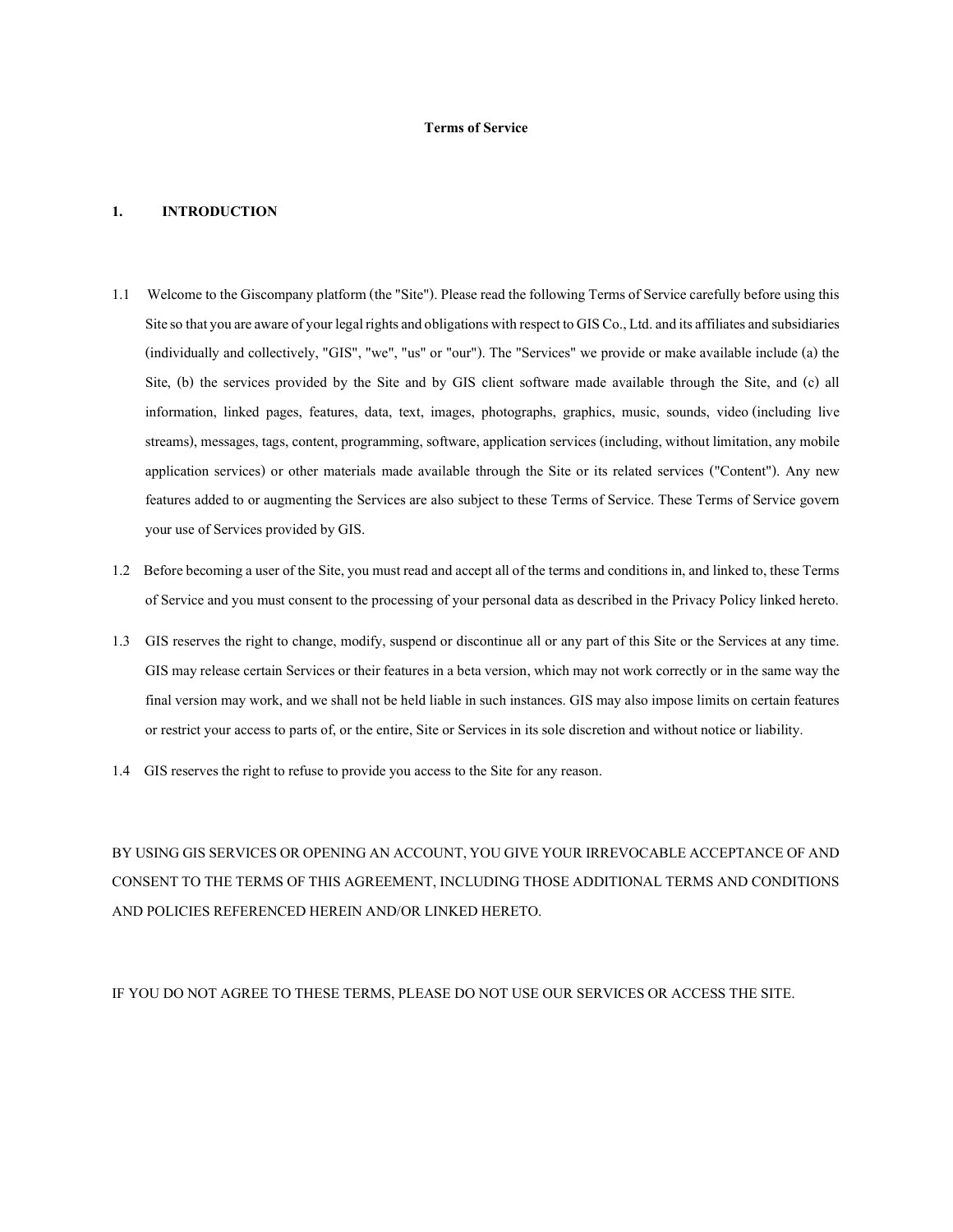## 2. PRIVACY

- 2.1 Your privacy is very important to us at GIS. To better protect your rights we have provided the Giscompany Privacy Policy to explain our privacy practices in detail. Please review the Privacy Policy to understand how GIS collects and uses the information associated with your Account and/or your use of the Services (the "User Information"). By using the Services or providing information on the Site, you:
	- (i) consent to GIS's collection, use, disclosure and/or processing of your Content, personal data and User Information as described in the Privacy Policy;
	- (ii) agree and acknowledge that the proprietary rights of your User Information are jointly owned by you and GIS; and
	- (iii) shall not, whether directly or indirectly, disclose your User Information to any third party, or otherwise allow any third party to access or use your User Information, without GIS's prior written consent.
- 2.2 Users in possession of another user's personal data through the use of the Services (the "Receiving Party") hereby agree that, they will (i) comply with all applicable personal data protection laws with respect to any such data; (ii) allow the user whose personal data the Receiving Party has collected (the "Disclosing Party") to remove his or her data so collected from the Receiving Party's database; and (iii) allow the Disclosing Party to review what information have been collected about them by the Receiving Party, in each case of (ii) and (iii) above, in compliance with and where required by applicable laws.

## 3. LIMITED LICENSE

3.1 GIS grants you a limited and revocable license to access and use the Services subject to the terms and conditions of these Terms of Service. All proprietary Content, trademarks, service marks, brand names, logos and other intellectual property ("Intellectual Property") displayed in the Site are the property of GIS and where applicable, third party proprietors identified in the Site. No right or license is granted directly or indirectly to any party accessing the Site to use or reproduce any Intellectual Property, and no party accessing the Site shall claim any right, title or interest therein. By using or accessing the Services you agree to comply with the copyright, trademark, service mark, and all other applicable laws that protect the Services, the Site and its Content. You agree not to copy, distribute, republish, transmit, publicly display, publicly perform, modify, adapt, rent, sell, or create derivative works of any portion of the Services, the Site or its Content. You also may not, without our prior written consent, mirror or frame any part or whole of the contents of this Site on any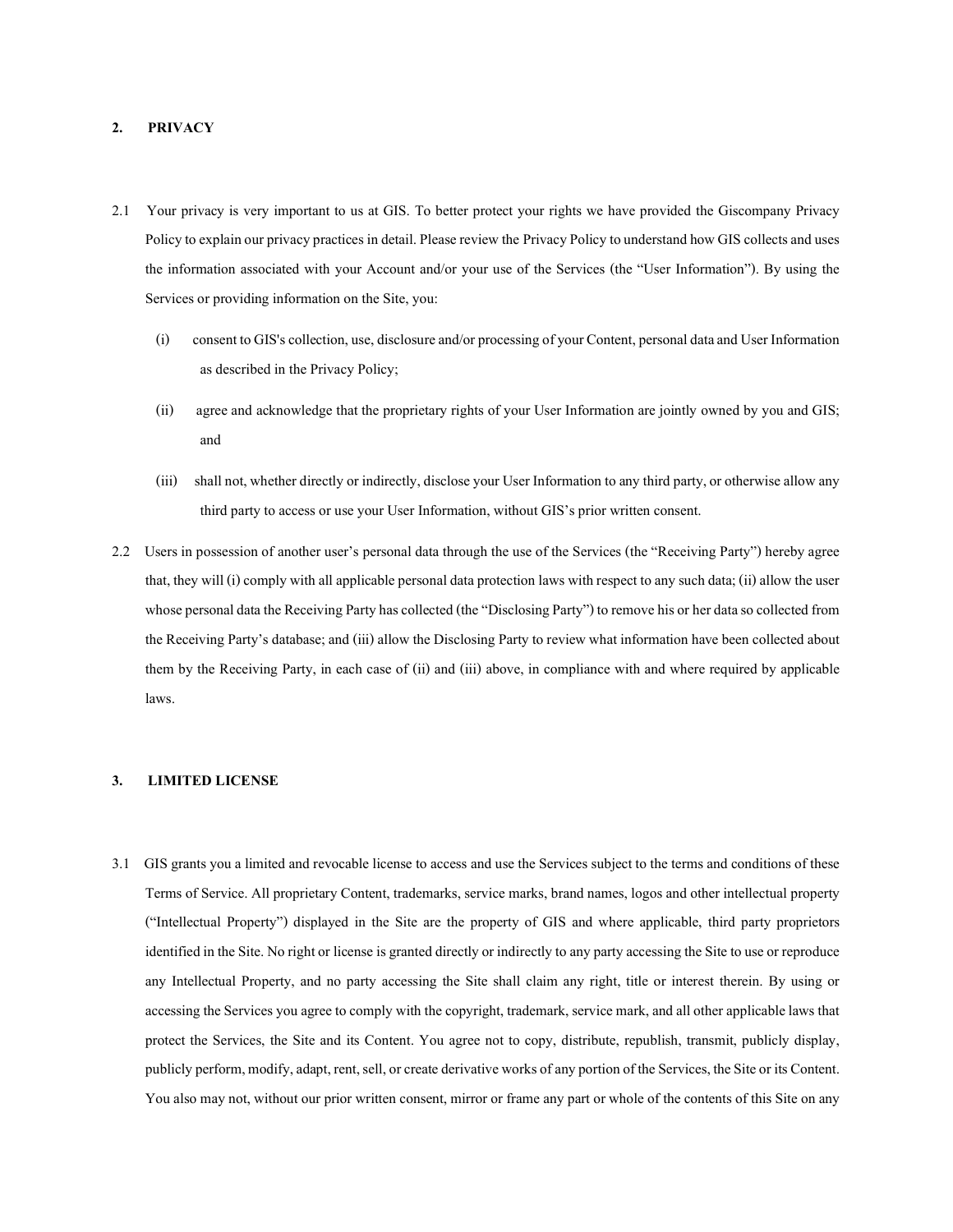other server or as part of any other website. In addition, you agree that you will not use any robot, spider or any other automatic device or manual process to monitor or copy our Content, without our prior written consent (such consent is deemed given for standard search engine technology employed by Internet search websites to direct Internet users to this website).

3.2 You are welcome to link to the Site from your website, provided that your website does not imply any endorsement by or association with GIS. You acknowledge that GIS may, in its sole discretion and at any time, discontinue providing the Services, either in part or as a whole, without notice.

### 4. SOFTWARE

Any software provided by us to you as part of the Services is subject to the provisions of these Terms of Service. GIS reserves all rights to the software not expressly granted by GIS hereunder. Any third-party scripts or code, linked to or referenced from the Services, are licensed to you by the third parties that own such scripts or code, not by GIS.

### 5. ACCOUNTS AND SECURITY

- 5.1 You may be able to gain access to other products, websites or services to which we have enabled access or with which we have tied up or collaborated. GIS has not reviewed, and assumes no responsibility for any third party content, functionality, security, services, privacy policies, or other practices of those products, websites or services. If you do so, the terms of service for those products, websites or services, including their respective privacy policies, if different from these Terms of Service and/or our Privacy Policy, may also apply to your use of those products, websites or services.
- 5.2 You may only use the Services if you are located in one of our approved countries, as updated from time to time.

## 6. TERM OF USE

6.1 The license for use of this Site and the Services is effective until terminated. This license will terminate as set forth under these Terms of Service or if you fail to comply with any term or condition of these Terms of Service. In any such event, GIS may effect such termination with or without notice to you.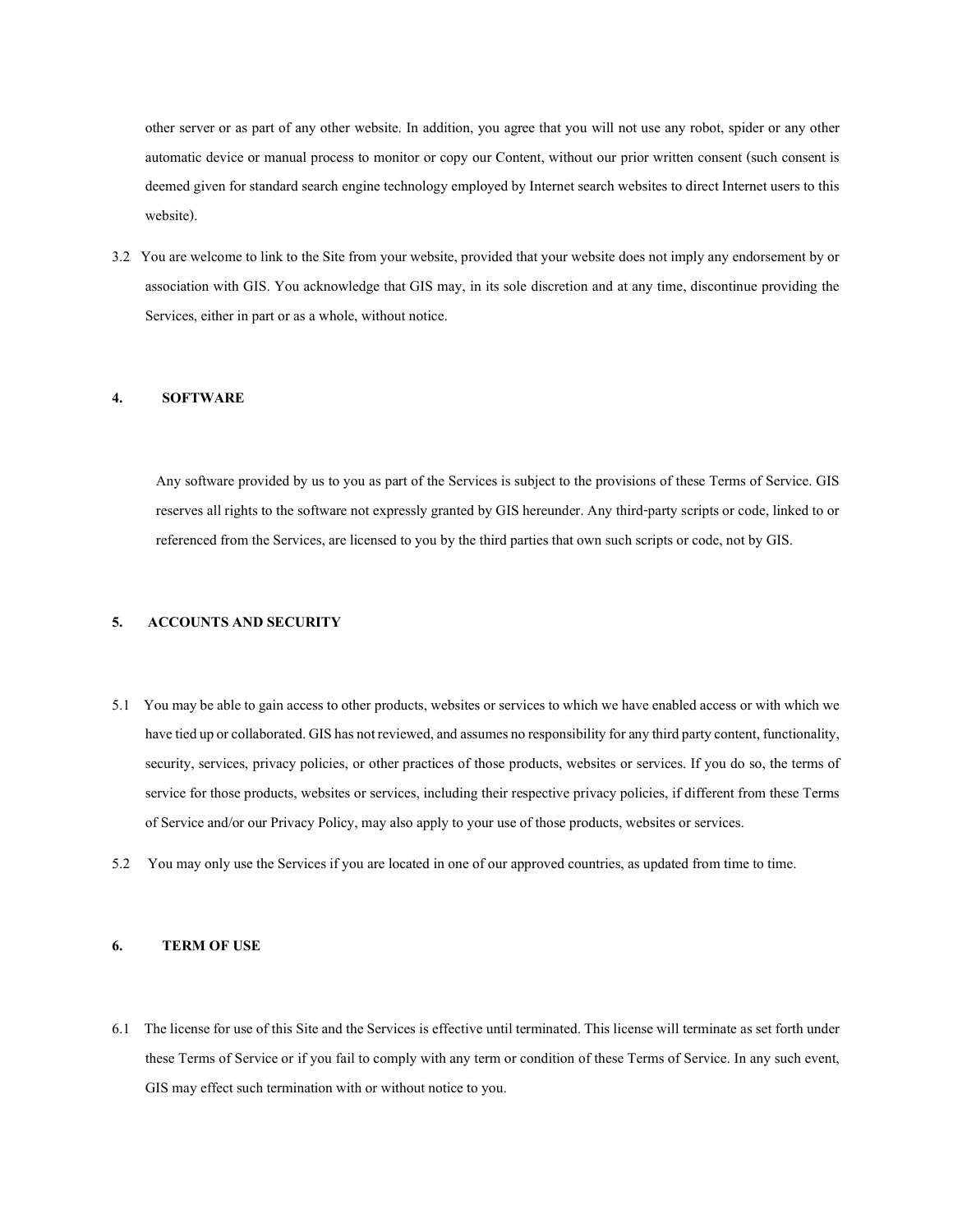- 6.2 You agree not to:
	- (a) upload, post, transmit or otherwise make available any Content that is unlawful, harmful, threatening, abusive, harassing, alarming, distressing, tortuous, defamatory, vulgar, obscene, libelous, invasive of another's privacy, hateful, or racially, ethnically or otherwise objectionable;
	- (b) violate any laws, including without limitation any laws and third party rights;
	- (c) upload, post, transmit or otherwise make available any Content featuring an unsupervised minor or use the Services to harm minors in any way
	- (d) use the Services or upload Content to impersonate any person or entity, or otherwise misrepresent your affiliation with a person or entity;
	- (e) forge headers or otherwise manipulate identifiers in order to disguise the origin of any Content transmitted through the Services;
	- (f) remove any proprietary notices from the Site;
	- (g) cause, permit or authorize the modification, creation of derivative works, or translation of the Services without the express permission of GIS;
	- (h) use the Services for the benefit of any third party or any manner not permitted by the licenses granted herein;
	- (i) use the Services or upload Content in a manner that is fraudulent, unconscionable, false, misleading or deceptive;
	- (j) open and/or operate multiple user accounts in connection with any conduct that violates either the letter or spirit of these Terms of Service;
	- (k) access the GIS platform, open a user account, or otherwise access your user account using an emulator, simulator, bot, or other similar hardware or software;
	- (l) attempt to decompile, reverse engineer, disassemble or hack the Services (or any portion thereof), or to defeat or overcome any encryption technology or security measures implemented by GIS with respect to the Services and/or data transmitted, processed or stored by GIS;
	- (m) harvest or collect any information about or regarding other Account holders, including, without limitation, any personal data or information;
	- (n) upload, email, post, transmit or otherwise make available any Content that you do not have a right to make available under any law or under contractual or fiduciary relationships (such as inside information, proprietary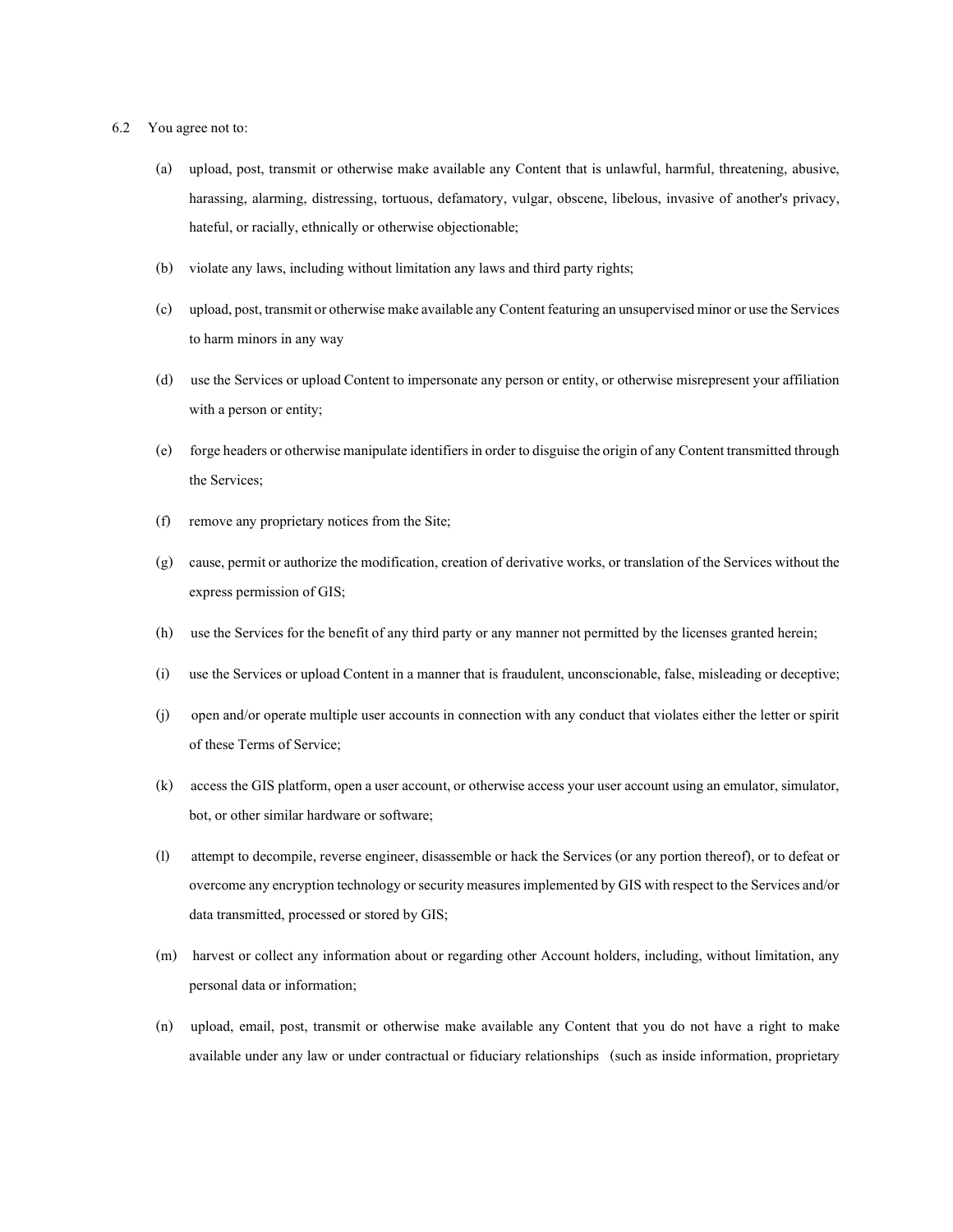and confidential information learned or disclosed as part of employment relationships or under nondisclosure agreements);

- (o) upload, email, post, transmit or otherwise make available any Content that infringes any patent, trademark, trade secret, copyright or other proprietary rights of any party;
- (p) upload, email, post, transmit or otherwise make available any unsolicited or unauthorized advertising, promotional materials, "junk mail", "spam", "chain letters", "pyramid schemes", or any other unauthorized form of solicitation;
- (q) upload, email, post, transmit or otherwise make available any material that contains software viruses, worms, Trojan-horses or any other computer code, routines, files or programs designed to directly or indirectly interfere with, manipulate, interrupt, destroy or limit the functionality or integrity of any computer software or hardware or data or telecommunications equipment;
- (r) interfere with, manipulate or disrupt the Services or servers or networks connected to the Services or any other user's use and enjoyment of the Services, or disobey any requirements, procedures, policies or regulations of networks connected to the Site;
- (s) take any action or engage in any conduct that could directly or indirectly damage, disable, overburden, or impair the Services or the servers or networks connected to the Services;
- (t) use the Services to intentionally or unintentionally violate any applicable local, state, national or international law, rule, code, directive, guideline, policy or regulation including,
- (u) without limitation, laws and requirements (whether or not having the force of law) relating to anti-money laundering or counter-terrorism;
- (v) use the Services to violate the privacy of others or to "stalk" or otherwise harass another;
- (w) infringe the rights of GIS, including any intellectual property rights and any passing off of the same thereof;
- (x) use the Services to collect or store personal data about other users in connection with the prohibited conduct and activities set forth above; and/or
- (y) list items which infringe upon the copyright, trademark or other intellectual property rights of third parties or use the Services in a manner which will infringe the intellectual property rights of others.
- 6.3 You acknowledge, consent to and agree that GIS may access, preserve and disclose your Account information and Content if required to do so by law or pursuant to an order of a court or by any governmental or regulatory authority having jurisdiction over GIS or in a good faith belief that such access preservation or disclosure is reasonably necessary to: (a) comply with legal process; (b) enforce these Terms of Service; (c) respond to claims that any Content violates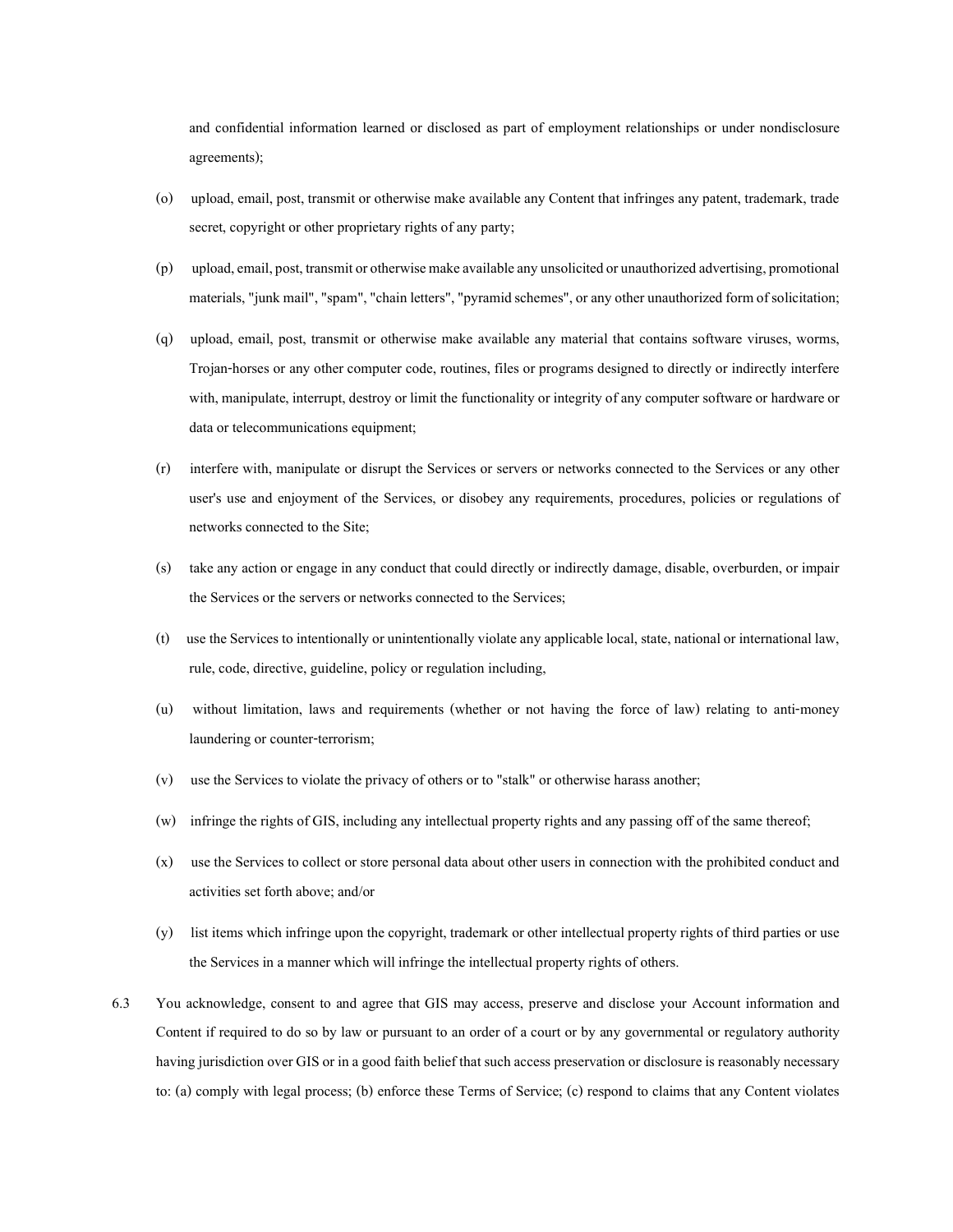the rights of third parties; (d) respond to your requests for customer service; or (e) protect the rights, property or personal safety of GIS, its users and/or the public.

# 7. VIOLATION OF OUR TERMS OF SERVICE

- 7.1 Violations of this policy may result in a range of actions, including, without limitation, any or all of the following:
	- Criminal charges
	- Civil actions, including without limitation a claim for damages and/or interim or injunctive relief before the court's judgment or order
- 7.2 If you believe a user on our Site is violating these Terms of Service, please contact gis.contact@cdg.co.th

# 8. FEEDBACK

GIS welcomes information and feedback from our users which will enable GIS to improve the quality of service provided. Please refer to our feedback procedure below for further information:

- (i) Feedback may be made in writing through email to or using the feedback form found on the website.
- (ii) Anonymous feedback will not be accepted.
- (iii) Users affected by the feedback should be fully informed of all facts and given the opportunity to put forward their case.
- (iv) Vague and defamatory feedback will not be entertained.

# 9. DISCLAIMERS

9.1 THE SERVICES ARE PROVIDED "AS IS" AND WITHOUT ANY WARRANTIES, CLAIMS OR REPRESENTATIONS MADE BY GIS OF ANY KIND EITHER EXPRESSED, IMPLIED OR STATUTORY WITH RESPECT TO THE SERVICES, INCLUDING, WITHOUT LIMITATION, WARRANTIES OF QUALITY, PERFORMANCE, NON-INFRINGEMENT, MERCHANTABILITY, OR FITNESS FOR A PARTICULAR PURPOSE, NOR ARE THERE ANY WARRANTIES CREATED BY COURSE OF DEALING, COURSE OF PERFORMANCE OR TRADE USAGE. WITHOUT LIMITING THE FOREGOING AND TO THE MAXIMUM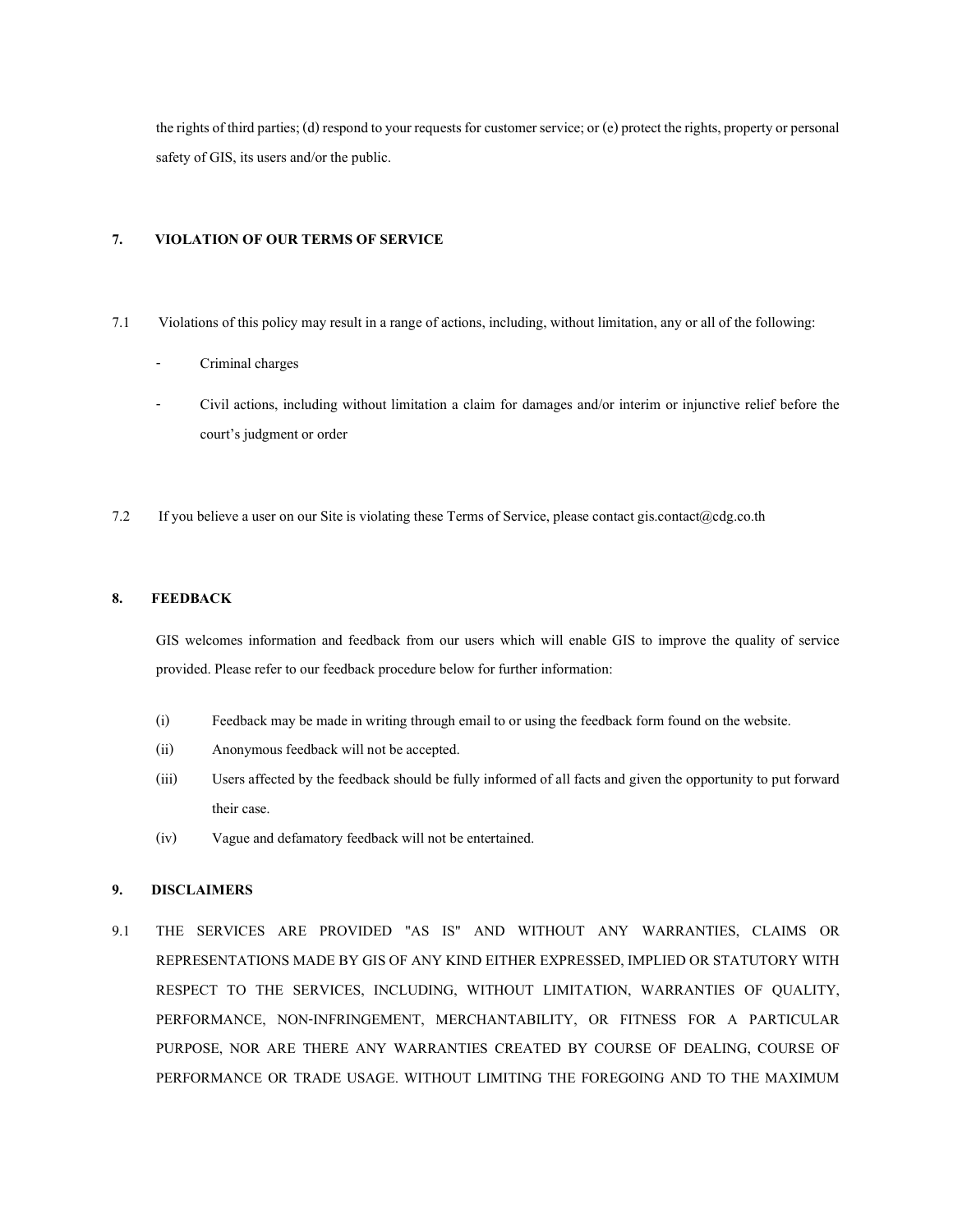EXTENT PERMITTED BY APPLICABLE LAW, GIS DOES NOT WARRANT THAT THE SERVICES, THIS SITE OR THE FUNCTIONS CONTAINED THEREIN WILL BE AVAILABLE, ACCESSIBLE, UNINTERRUPTED, TIMELY, SECURE, ACCURATE, COMPLETE OR ERROR-FREE, THAT DEFECTS, IF ANY, WILL BE CORRECTED, OR THAT THIS SITE AND/OR THE SERVER THAT MAKES THE SAME AVAILABLE ARE FREE OF VIRUSES, CLOCKS, TIMERS, COUNTERS, WORMS, SOFTWARE LOCKS, DROP DEAD DEVICES, TROJAN-HORSES, ROUTINGS, TRAP DOORS, TIME BOMBS OR ANY OTHER HARMFUL CODES, INSTRUCTIONS, PROGRAMS OR COMPONENTS.

- 9.2 YOU ACKNOWLEDGE THAT THE ENTIRE RISK ARISING OUT OF THE USE OR PERFORMANCE OF THE SITE AND/OR THE SERVICES REMAINS WITH YOU TO THE MAXIMUM EXTENT PERMITTED BY APPLICABLE LAW.
- 9.3 GIS HAS NO CONTROL OVER AND, TO THE MAXIMUM EXTENT PERMITTED BY APPLICABLE LAW, DOES NOT GUARANTEE OR ACCEPT ANY RESPONSIBILITY FOR THE FITNESS FOR PURPOSE, EXISTENCE, QUALITY, SAFETY OR LEGALITY OF ITEMS AVAILABLE VIA THE SERVICES AND YOU AGREE TO RELEASE GIS AND ITS AFFILIATES FROM ANY AND ALL CLAIMS, DEMANDS AND DAMAGES ARISING OUT OF OR IN CONNECTION WITH ANY SUCH DISPUTE.

# 10. EXCLUSIONS AND LIMITATIONS OF LIABILITY

- 10.1 TO THE MAXIMUM EXTENT PERMITTED BY APPLICABLE LAW, IN NO EVENT SHALL GIS BE LIABLE WHETHER IN CONTRACT, WARRANTY, TORT (INCLUDING, WITHOUT LIMITATION, NEGLIGENCE (WHETHER ACTIVE, PASSIVE OR IMPUTED), PRODUCT LIABILITY, STRICT LIABILITY OR OTHER THEORY), OR OTHER CAUSE OF ACTION AT LAW, IN EQUITY, BY STATUTE OR OTHERWISE, FOR:
	- (i) (A) LOSS OF USE; (B) LOSS OF PROFITS; (C) LOSS OF REVENUES; (D) LOSS OF DATA; (E) LOSS OF GOOD WILL; OR (F) FAILURE TO REALISE ANTICIPATED SAVINGS, IN EACH CASE WHETHER DIRECT OR INDIRECT; OR
	- (ii) ANY INDIRECT, INCIDENTAL, SPECIAL OR CONSEQUENTIAL DAMAGES, ARISING OUT OF OR IN CONNECTION WITH THE USE OR INABILITY TO USE THIS SITE OR THE SERVICES, INCLUDING, WITHOUT LIMITATION, ANY DAMAGES RESULTING THEREFROM, EVEN IF GIS HAS BEEN ADVISED OF THE POSSIBILITY OF SUCH DAMAGES.
- 10.2 YOU ACKNOWLEDGE AND AGREE THAT YOUR ONLY RIGHT WITH RESPECT TO ANY PROBLEMS OR DISSATISFACTION WITH THE SERVICES IS TO REQUEST FOR TERMINATION OF YOUR ACCOUNT AND/OR DISCONTINUE ANY USE OF THE SERVICES.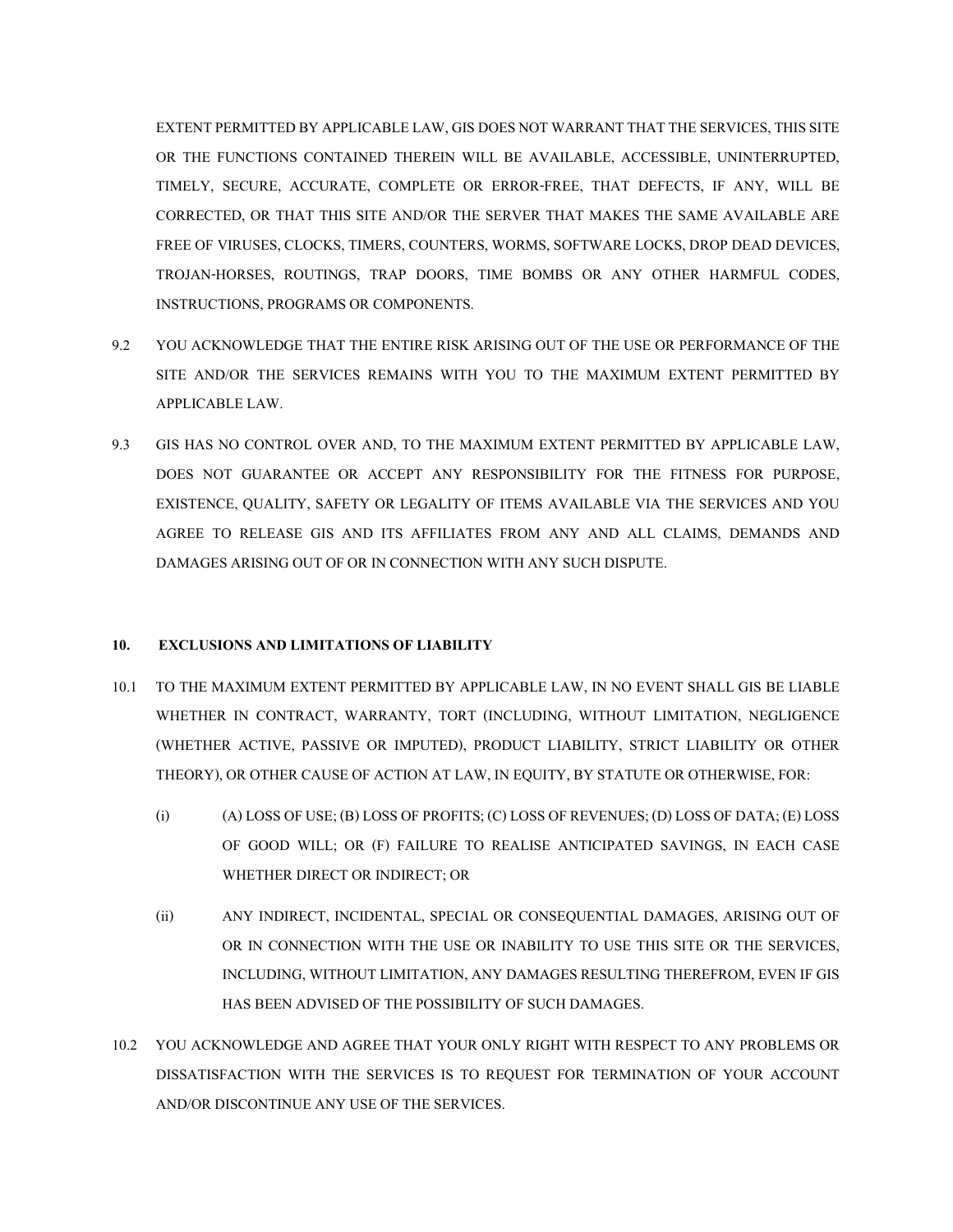10.3 NOTHING IN THESE TERMS OF SERVICE SHALL LIMIT OR EXCLUDE ANY LIABILITY FOR DEATH OR PERSONAL INJURY CAUSED BY GIS'S NEGLIGENCE, FOR FRAUD OR FOR ANY OTHER LIABILITY ON THE PART OF GIS THAT CANNOT BE LAWFULLY LIMITED AND/OR EXCLUDED.

### 11. LINKS TO THIRD PARTY SITES

Third party links will let you leave this site and the sites they link to are not under the control of GIS in any manner whatsoever and you therefore access them at your own risk. GIS is in no manner responsible for the contents of any such linked site or any link contained within a linked site, including any changes or updates to such sites. GIS is providing these links merely as a convenience, and the inclusion of any link does not in any way imply or express affiliation, endorsement or sponsorship by GIS of any linked site and/or any of its content therein.

## 12. THIRD PARTY CONTRIBUTIONS TO THE SERVICES AND EXTERNAL LINKS

- 12.1 Each contributor to the Services of data, text, images, sounds, video, software and other Content is solely responsible for the accuracy, reliability, nature, rights clearance, compliance with law and legal restrictions associated with their Content contribution. As such, GIS is not responsible to, and shall not, regularly monitor or check for the accuracy, reliability, nature, rights clearance, compliance with law and legal restrictions associated with any contribution of Content. You will not hold GIS responsible for any user's actions or inactions, including, without limitation, things they post or otherwise make available via the Services.
- 12.2 In addition, the Services may contain links to third party products, websites, services and offers. These third party links, products, websites and services are not owned or controlled by GIS. Rather, they are operated by, and are the property of, the respective third parties, and may be protected by applicable copyright or other intellectual property laws and treaties. GIS has not reviewed, and assumes no responsibility for the content, functionality, security, services, privacy policies, or other practices of these third parties. You are encouraged to read the terms and other policies published by such third parties on their websites or otherwise. By using the Services, you agree that GIS shall not be liable in any manner due to your use of, or inability to use, any website or widget. You further acknowledge and agree that GIS may disable your use of, or remove, any third party links, or applications on the Services to the extent they violate these Terms of Service.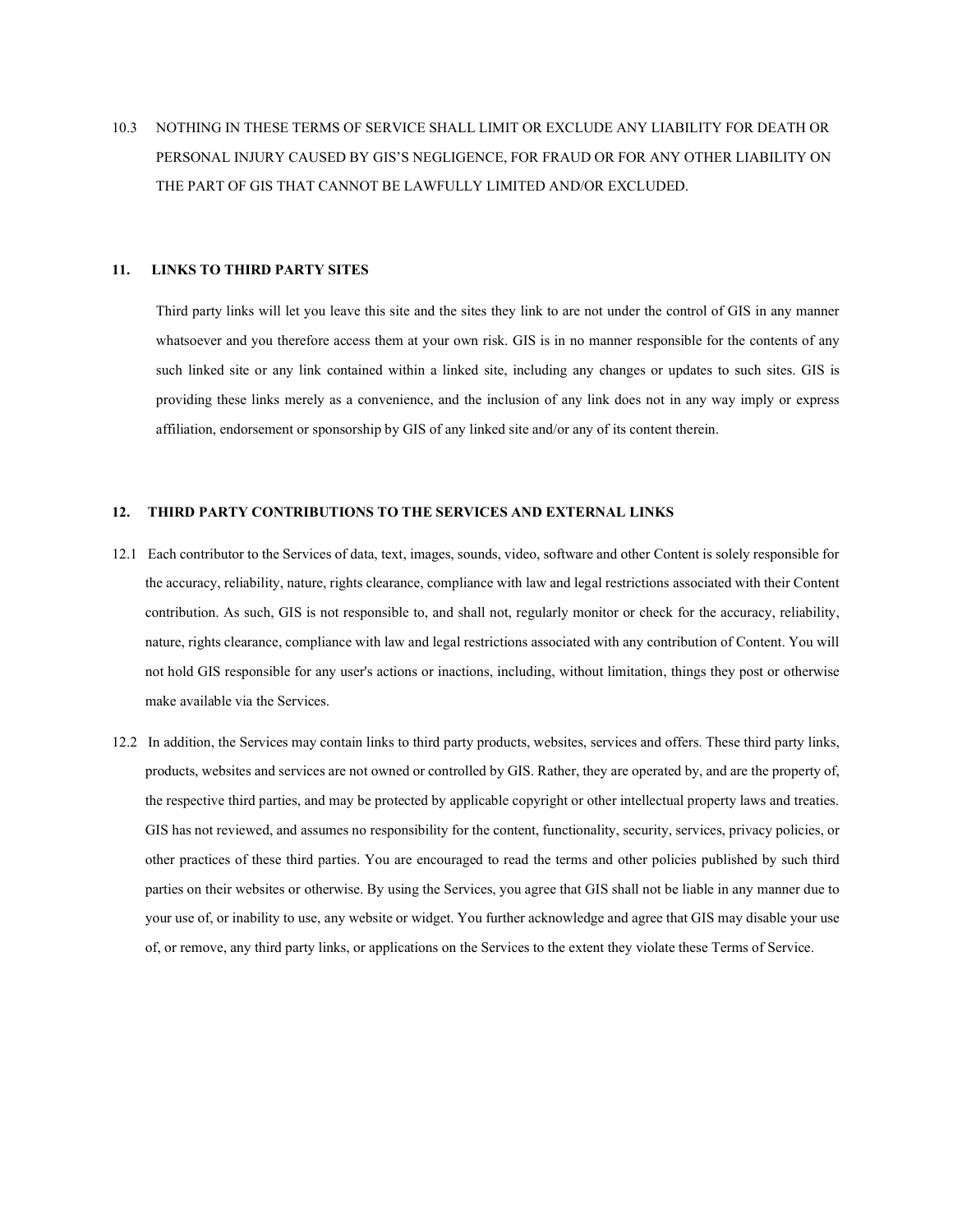### 13. YOUR REPRESENTATIONS AND WARRANTIES

You represent and warrant that:

- (a) you possess the legal capacity (and in the case of a minor, valid parent or legal guardian consent), right and ability to enter into these Terms of Service and to comply with its terms; and
- (b) you will use the Services for lawful purposes only and in accordance with these Terms of Service and all applicable laws, rules, codes, directives, guidelines, policies and regulations

### 14. Fraudulent or suspicious activity

 If GIS, in its sole discretion, believes that you may have engaged in any potentially fraudulent or suspicious activity and/or transactions. The actions we may take include but are not limited to the following:

- (a) We may close, suspend, or limit your access to the Services,
- (b) We may refuse to provide the Services to you now and in the future.

#### 15. INDEMNITY

You agree to indemnify, defend and hold harmless GIS, and its shareholders, subsidiaries, affiliates, directors, officers, agents, co-branders or other partners, an employees (collectively, the "Indemnified Parties") from and against any and all claims, actions, proceedings, and suits and all related liabilities, damages, settlements penalties, fines, costs and expenses (including, without limitation, any other dispute resolution expenses) incurred by any Indemnified Party arising out of or relating to: (a) any transaction made on the Site, or any dispute in relation to such transaction (except where GIS or its affiliates is the seller in the transaction that the dispute relates to), (c)the hosting, operation, management and/or administration of the Services by or on behalf of GIS, (d) your violation or breach of any term of these Terms of Service or any policy guidelines referenced herein, (e) your use or misuse of the Services, or (f) your breach of any law or any rights of a third party

#### 16. SEVERABILITY

If any provision of these Terms of Service shall be deemed unlawful, void, or for any reason unenforceable under the law of any jurisdiction, then that provision shall be deemed severable from these terms and conditions and shall not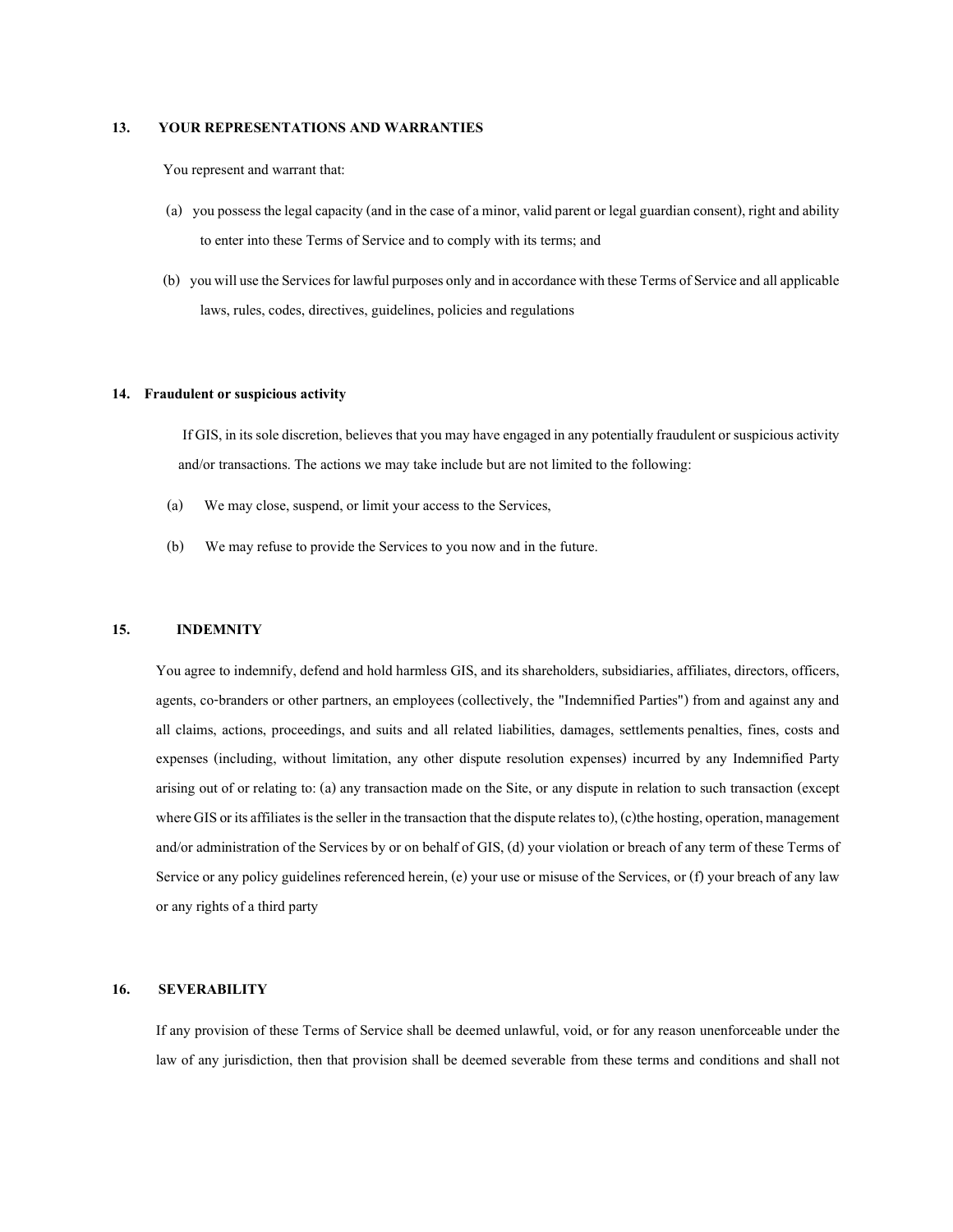affect the validity and enforceability of any remaining provisions in such jurisdiction nor the validity and enforceability of the provision in question under the law of any other jurisdiction.

## 17. GOVERNING LAW

These Terms of Service shall be governed by and construed in accordance with the laws of the Thailand without regard to its conflict of law rules. The United Nations Convention on Contracts for the International Sale of Goods and the Uniform Computer Information Transaction Act, to the extent applicable, are expressly disclaimed. Unless otherwise required by applicable laws, any dispute, controversy, claim or difference of any kind whatsoever shall arising out of or relating to these Terms of Service against or relating to GIS or any Indemnified Party under these Terms of Service shall be referred to and finally resolved by arbitration in Thailand in accordance with the Arbitration Rules of the Thailand Arbitration Centre ("THAC Rules") for the time being in force, which rules are deemed to be incorporated by reference in this Section. There will be one (1) arbitrator and the language of the arbitration shall be Thai.

## 18. GENERAL PROVISIONS

- 18.1 GIS reserves all rights not expressly granted herein.
- 18.2 GIS may modify these Terms of Service at any time by posting the revised Terms of Service on this Site. Your continued use of this Site after such changes have been posted shall constitute your acceptance of such revised Terms of Service.
- 18.3 Nothing in these Terms of Service shall constitute a partnership, joint venture or principal-agent relationship between you and GIS, nor does it authorize you to incur any costs or liabilities on GIS's behalf.
- 18.4 The failure of GIS at any time or times to require performance of any provision hereof shall in no manner affect its right at a later time to enforce the same unless the same is waived in writing.
- 18.5 These Terms of Service are solely for your and our benefit and are not for the benefit of any other person or entity, except for GIS's affiliates and subsidiaries (and each of GIS's and its affiliates' and subsidiaries' respective successors and assigns).
- 18.6 The terms set forth in these Terms of Service and any agreements and policies included or referred to in these Terms of Service constitute the entire agreement and understanding of the parties with respect to the Services and the Site and supersede any previous agreement or understanding between the parties in relation to such subject matter. The parties also hereby exclude all implied terms in fact. In entering into the agreement formed by these Terms of Service, the parties have not relied on any statement, representation, warranty, understanding, undertaking, promise or assurance of